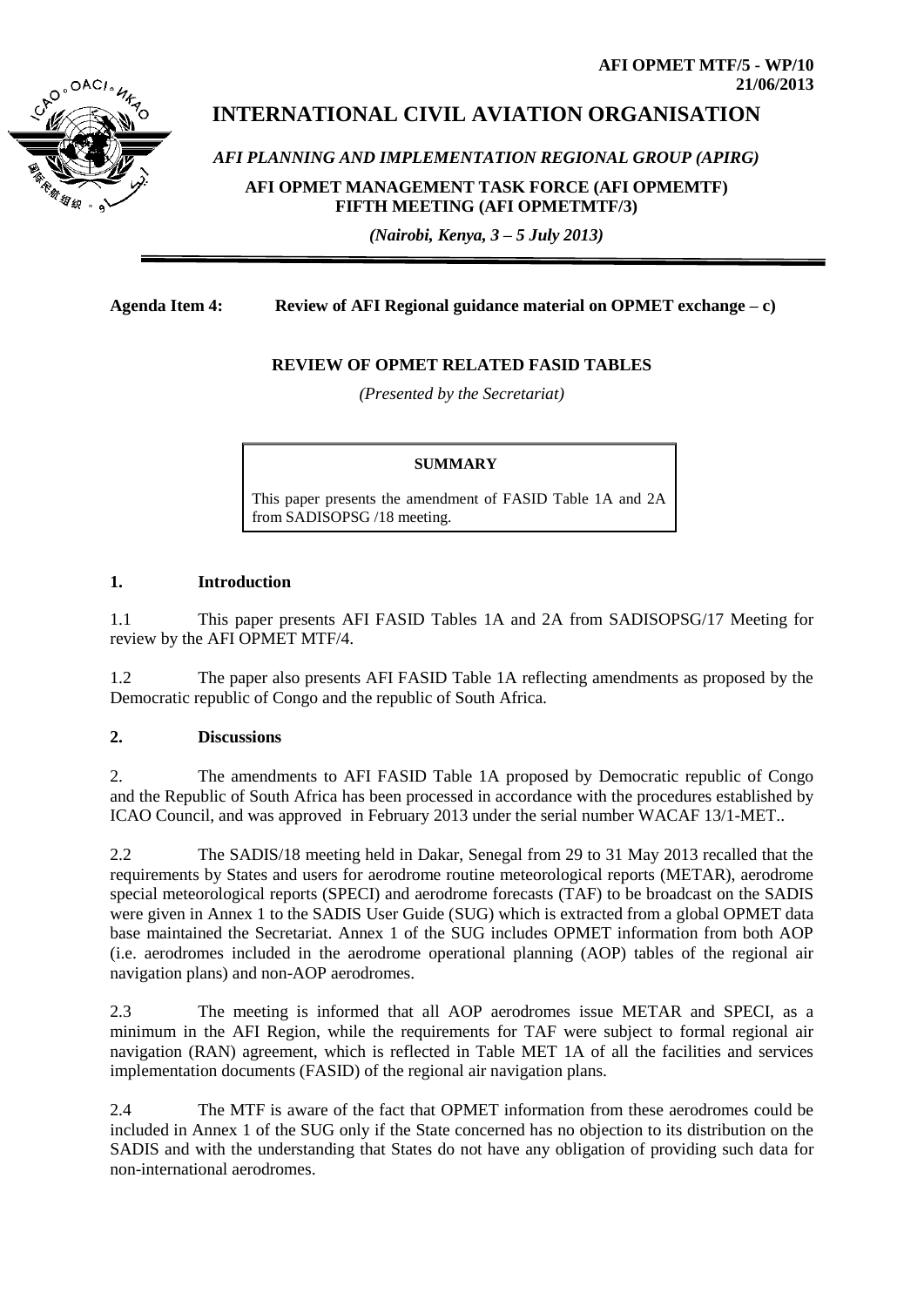2.5 The meeting is further made aware that SADISOPSG/18 noted that variability of reception of OPMET information has been cause of adverse comments from users in the past. However, where such comments concern aerodromes not listed in Annex 1 of the SUG, the SADIS provider State was not obliged to ensure that these aerodromes are available on the SADIS broadcast and also it could not regarded as a deficiency on the State concerned with its production nor in respect of the dissemination of such information. The non-availability of OPMET information from aerodromes listed in Annex 1 of the SUG was a different matter however and, when notified by users, had been systematically brought to the attention of the States concerned by the appropriate ICAO Regional Office, through the European OPMET Data Management Group (DMG) Problem Handling Procedure (PHP), which had monitored such deficiencies until their resolution. The group concurred that such a real-time approach had turned out to be efficient and had led, in most cases, to the timely resolution of the deficiencies identified.

2.6 Recognizing the importance of this OPMET information for users, and that States are required to provide, or have agreed to provide, the OPMET information from the AOP aerodromes or non-AOP aerodromes respectively listed in Annex 1 of the SUG, the group concurred that regional OPMET bulletin exchange schemes that exist in all ICAO Regions (to a greater or lesser degree of maturity) should be aligned with the OPMET information requirements contained in Annex 1 of the SADIS User Guide and that, to this end, the regional OPMET bulletin/data management groups should ensure the availability of up-to-date regional processes and procedures to support implementation, including routing tables, monitoring, validation and documentation.

2.7 The group recalled that it had formulated Decision 16/6 concerning the monitoring of concurrence by States to provide OPMET information from non-AOP aerodromes. Based on requests by the International Air Transport Association (IATA), long lists of additional requirements for OPMET information from non-AOP aerodromes had been included in State letters year after year and that, as a result, normally only a small number of States had formally concurred with such requirements. The group had felt that repetitive State letters sent annually to the same States with an identical request could be counterproductive, in particular if the State had already clearly indicated their unwillingness to provide OPMET information from the non-AOP aerodromes concerned. Under these circumstances, the group had agreed that the Secretariat should keep track on the requests made and to ensure that if a State had *declined* the provision of OPMET information from their non-AOP aerodromes they should *not be approached* before three years had elapsed. The group recalled that the Secretariat maintained a master list on the SADISOPSG website related to States' willingness to provide OPMET information from non-AOP aerodromes.

2.8 The group further recalled that it had formulated Conclusion 17/9 calling for the Secretariat to seek agreement from the States concerned to provide OPMET information (METAR/SPECI and/or TAF) from approximately 260 non-AOP aerodromes in thirty-two (32) States, in response to a request formulated by IATA, and to amend Annex 1 to the SUG accordingly by 31 December 2012. Additionally, OPMET information from 11 non-AOP aerodromes that was no longer required (by IATA) was to be deleted from Annex 1 of the SUG.

2.9 The SADISOPSG reviewed the OPMET information required from non-AOP aerodromes based on a proposal made by IATA, as presented at **Appendix A** to this paper. The meeting is informed that the proposal attempted to render the requirements in line with OPMET information (specifically METAR/SPECI and TAF) that was actually made available by States. In this regard, the group concurred that any proposed deletions could be undertaken by the SADISOPSG Secretariat without the need for consulting the States concerned while any proposed additions would have to be endorsed by them. It was noted that only those aerodromes with location indicators included in the Location Indicators (Doc 7910) could be included in Annex 1 to the SUG.

2.10 In light of the new requirements for OPMET information for non-AOP aerodromes, and taking into account SADISOPSG/16 Decision 16/6, the ICAO Dakar and Nairobi Regional Offices have submitted information related to the requirements of OPMET data from non-AOP aerodromes as given in **Appendix A** to the concerned States for approval, before amending the AFI FASID MET Table 2A and Annex 1 to the SADIS User Guide (SUG).